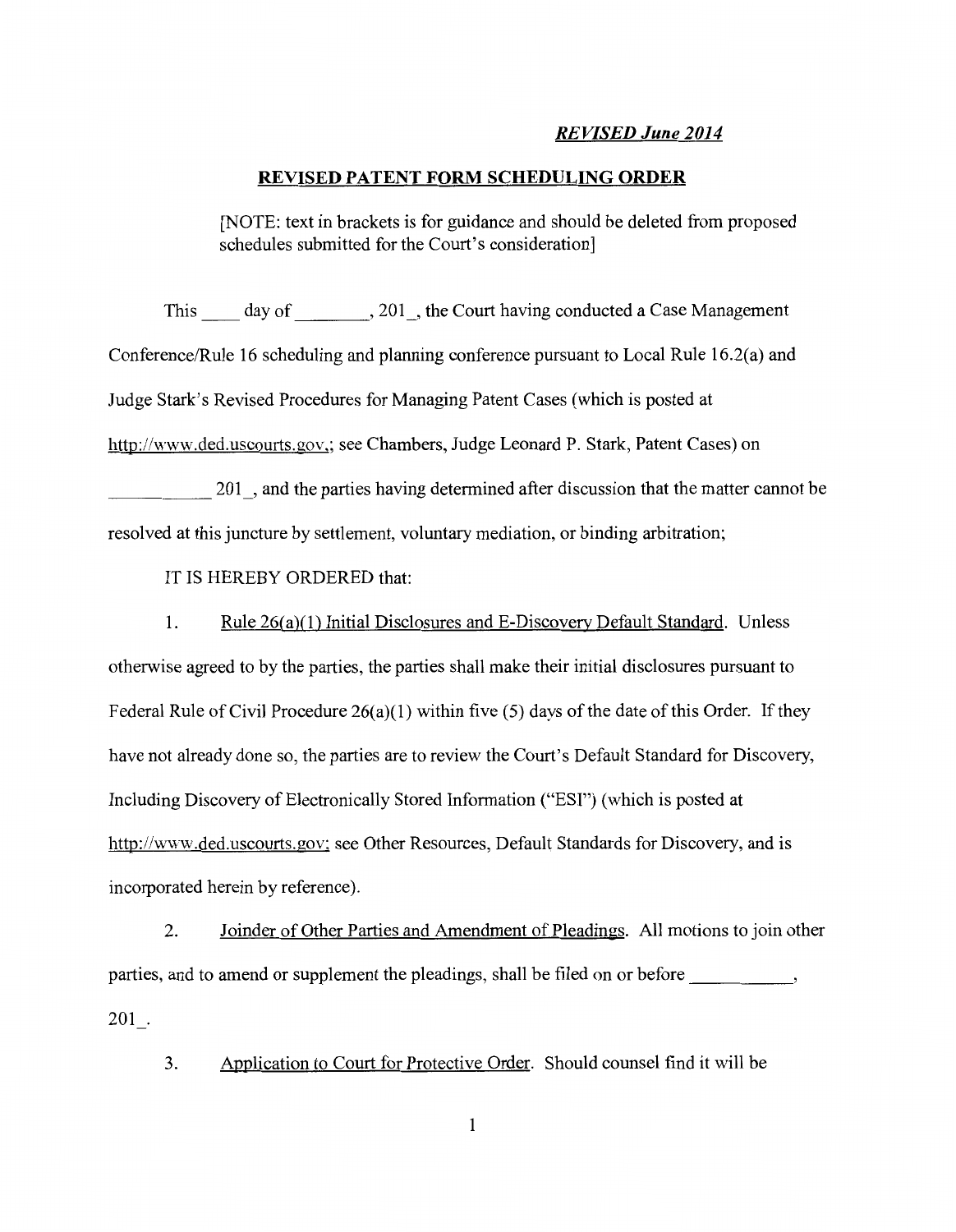necessary to apply to the Court for a protective order specifying terms and conditions for the disclosure of confidential information, counsel should confer and attempt to reach an agreement on a proposed form of order and submit it to the Court within ten (10) days from the date of this Order. Should counsel be unable to reach an agreement on a proposed form of order, counsel must follow the provisions of Paragraph  $8(g)$  below.

Any proposed protective order must include the following paragraph:

Other Proceedings. By entering this order and limiting the disclosure of information in this case, the Court does not intend to preclude another court from finding that information may be relevant and subject to disclosure in another case. Any person or party subject to this order who becomes subject to a motion to disclose another party's information designated "confidential" [the parties should list any other level of designation, such as "highly confidential," which may be provided for in the protective order] pursuant to this order shall promptly notify that party of the motion so that the party may have an opportunity to appear and be heard on whether that information should be disclosed.

4. Papers Filed Under Seal. In accordance with section G of the Administrative

Procedures Governing Filing and Service by Electronic Means, a redacted version of any sealed document shall be filed electronically within seven (7) days of the filing of the sealed document.

Should any party intend to request to seal or redact all or any portion of a transcript of a court proceeding (including a teleconference), such party should expressly note that intent at the start of the court proceeding. Should the party subsequently choose to make a request for sealing or redaction, it must, promptly after the completion of the transcript, file with the Court a motion for sealing/redaction, and include as attachments (1) a copy of the complete transcript highlighted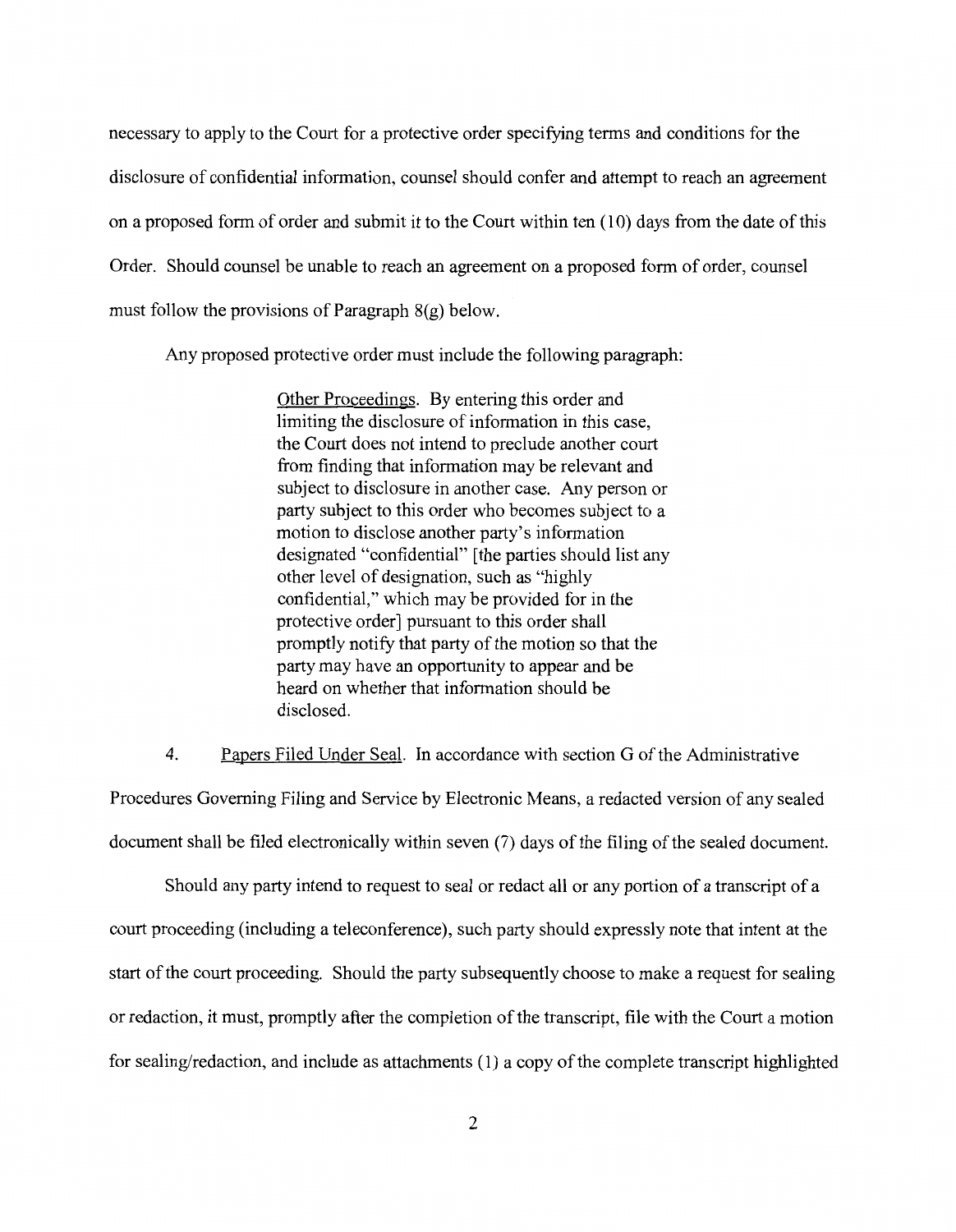so the Court can easily identify and read the text proposed to be sealed/redacted, and (2) a copy of the proposed redacted/sealed transcript. With their request, the party seeking redactions must demonstrate why there is good cause for the redactions and why disclosure of the redacted material would work a clearly defined and serious injury to the party seeking redaction.

5. Courtesy Copies. Other than with respect to "discovery matters," which are governed by paragraph 8(g), and the final pretrial order, which is governed by paragraph 20, the parties shall provide to the Court two (2) courtesy copies of all briefs and one (1) courtesy copy of any other document filed in support of any briefs (i.e., appendices, exhibits, declarations, affidavits etc.). This provision also applies to papers filed under seal.

6. ADR Process. This matter is referred to a magistrate judge to explore the possibility of alternative dispute resolution.

7. Disclosures. Absent agreement among the parties, and approval of the Court:

a. By Plaintiff shall identify the accused product(s), including accused methods and systems, and its damages model, as well as the asserted patent(s) that the accused product(s) allegedly infringe(s). Plaintiff shall also produce the file history for each asserted patent.

b. By , Defendant shall produce core technical documents related to the accused product(s), sufficient to show how the accused product(s) work(s), including but not limited to non-publicly available operation manuals, product literature, schematics, and specifications. Defendant shall also produce sales figures for the accused product(s).

c. By \_\_\_\_ , Plaintiff shall produce an initial claim chart relating each known accused product to the asserted claims each such product allegedly infringes.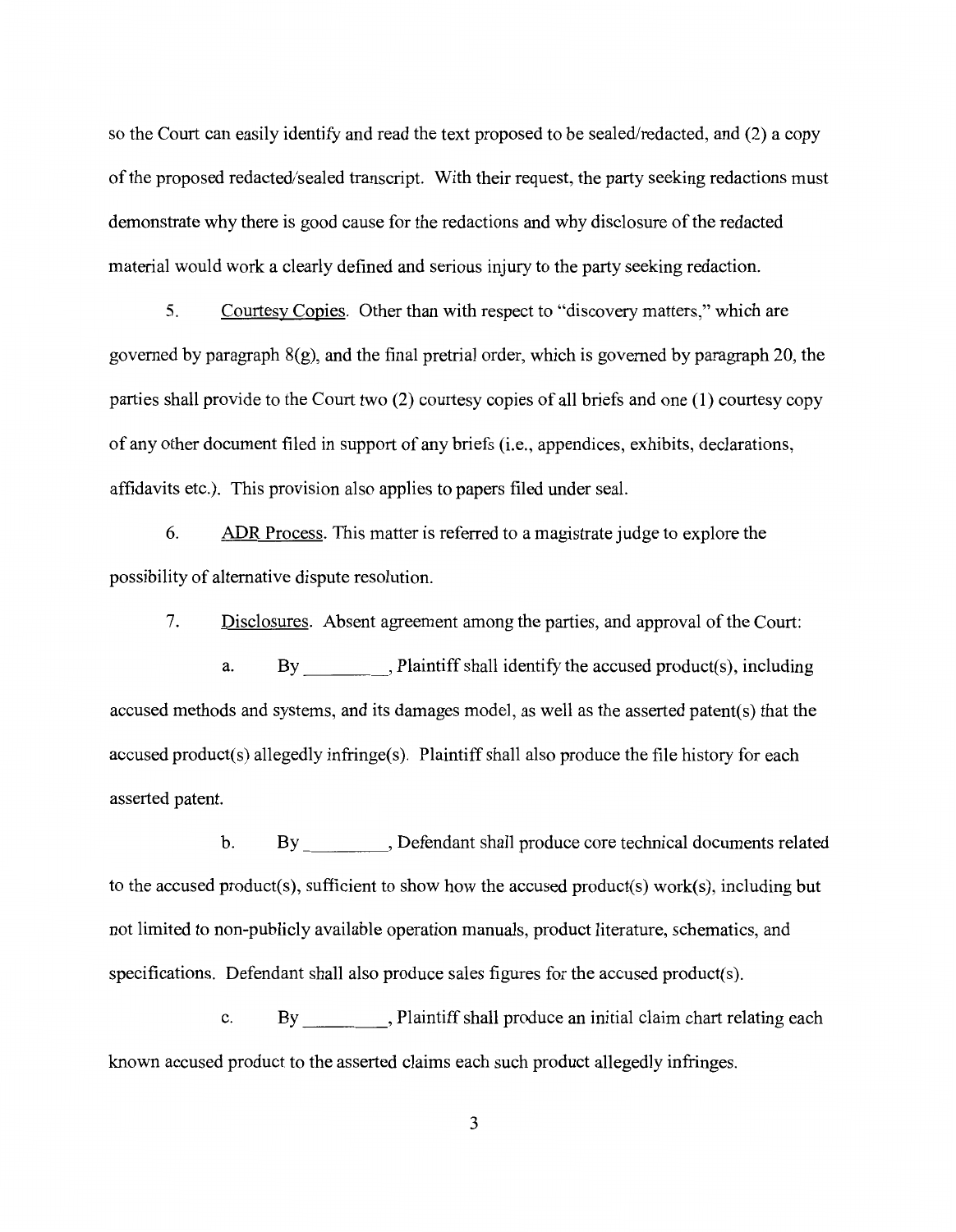d. By perfendant shall produce its initial invalidity contentions for each asserted claim, as well as the known related invalidating references.

e. By Plaintiff shall provide final infringement contentions.

f. By Burness, Defendant shall provide final invalidity contentions.

8. Discovery. Unless otherwise ordered by the Court, the limitations on discovery set forth in Local Rule 26.1 shall be strictly observed.

a. Discovery Cut Off. All discovery in this case shall be initiated so that it will be completed on or before , 201.

b. Document Production. Document production shall be substantially complete by  $\_\_\_\_$ , 201 $\_\_$ .

c. Requests for Admission. A maximum of requests for admission are permitted for each side.

d. Interrogatories.

- i. A maximum of interrogatories, including contention interrogatories, are permitted for each side.
- ii. The Court encourages the parties to serve and respond to contention interrogatories early in the case. In the absence of agreement among the parties, contention interrogatories, if filed, shall first be addressed by the party with the burden of proof. The adequacy of all interrogatory answers shall be judged by the level of detail each party provides; i.e., the more detail a party provides, the more detail a party shall receive.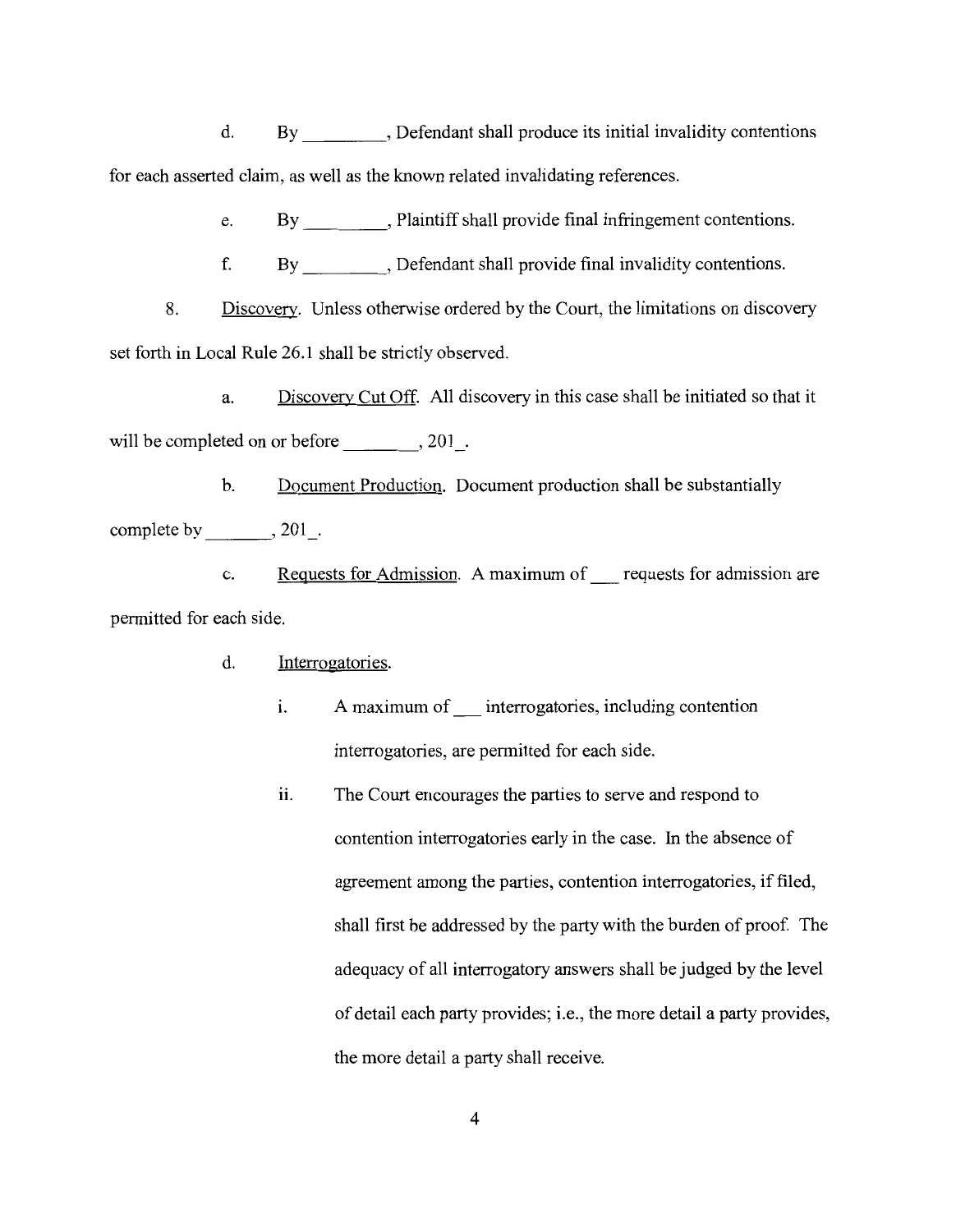## e. Depositions.

- i. Limitation on Hours for Deposition Discovery. Each side is limited to a total of hours of taking testimony by deposition upon oral examination.
- ii. Location of Depositions. Any party or representative (officer, director, or managing agent) of a party filing a civil action in this district court must ordinarily be required, upon request, to submit to a deposition at a place designated within this district. Exceptions to this general rule may be made by order of the Court. A defendant who becomes a counterclaimant, cross-claimant, or third-party plaintiff shall be considered as having filed an action in this Court for the purpose of this provision.

### f. Disclosure of Expert Testimony.

i. Expert Reports. For the party who has the initial burden of proof on the subject matter, the initial Federal Rule 26(a)(2) disclosure of expert testimony is due on or before , 201. The supplemental disclosure to contradict or rebut evidence on the same matter identified by another party is due on or before \_\_\_\_\_ , 201\_. Reply expert reports from the party with the initial burden of proof are due on or before \_\_\_\_\_\_\_. No other

parties or leave of the Court. Along with the submissions of the

expert reports will be permitted without either the consent of all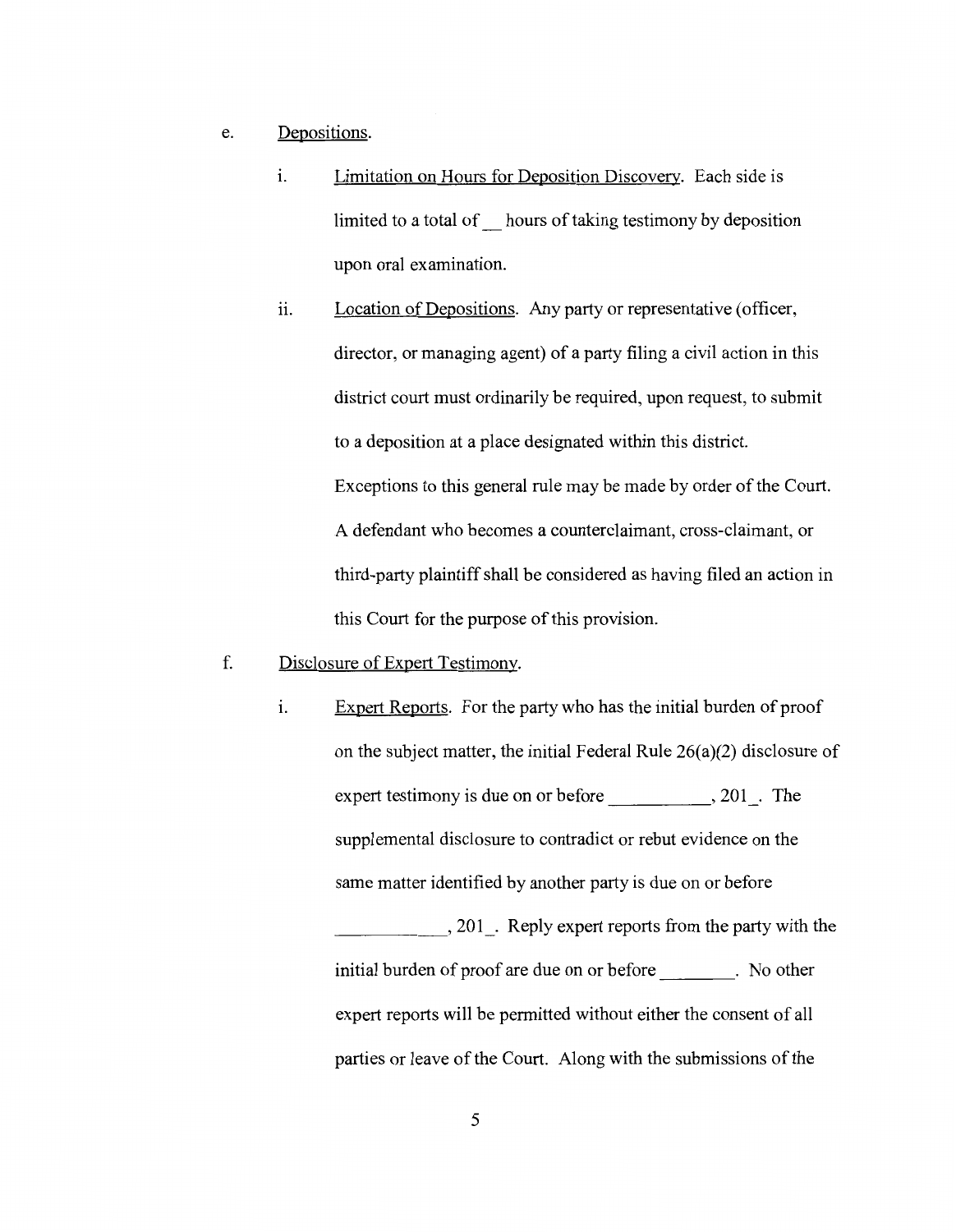expert reports, the parties shall advise of the dates and times of their experts' availability for deposition.

- ii. Expert Report Supplementation. The parties agree they [will] [will] not] [CHOOSE ONE] permit expert declarations to be filed in connection with motions briefing (including case-dispositive motions).
- iii. Objections to Expert Testimony. To the extent any objection to expert testimony is made pursuant to the principles announced in *Daubert v. Merrell Dow Pharm., Inc.,* 509 U.S. 579 (1993), as incorporated in Federal Rule of Evidence 702, it shall be made by motion no later than the deadline for dispositive motions set forth herein, unless otherwise ordered by the Court. Briefing on such motions is subject to the page limits set out in connection with briefing of case dispositive motions.

# g. Discovery Matters and Disputes Relating to Protective Orders.

- 1. Any discovery motion filed without first complying with the following procedures will be denied without prejudice to renew pursuant to these procedures.
- ii. Should counsel find, after good faith efforts including *verbal* communication among Delaware and Lead Counsel for all parties to the dispute- that they are unable to resolve a discovery matter or a dispute relating to a protective order, the parties involved in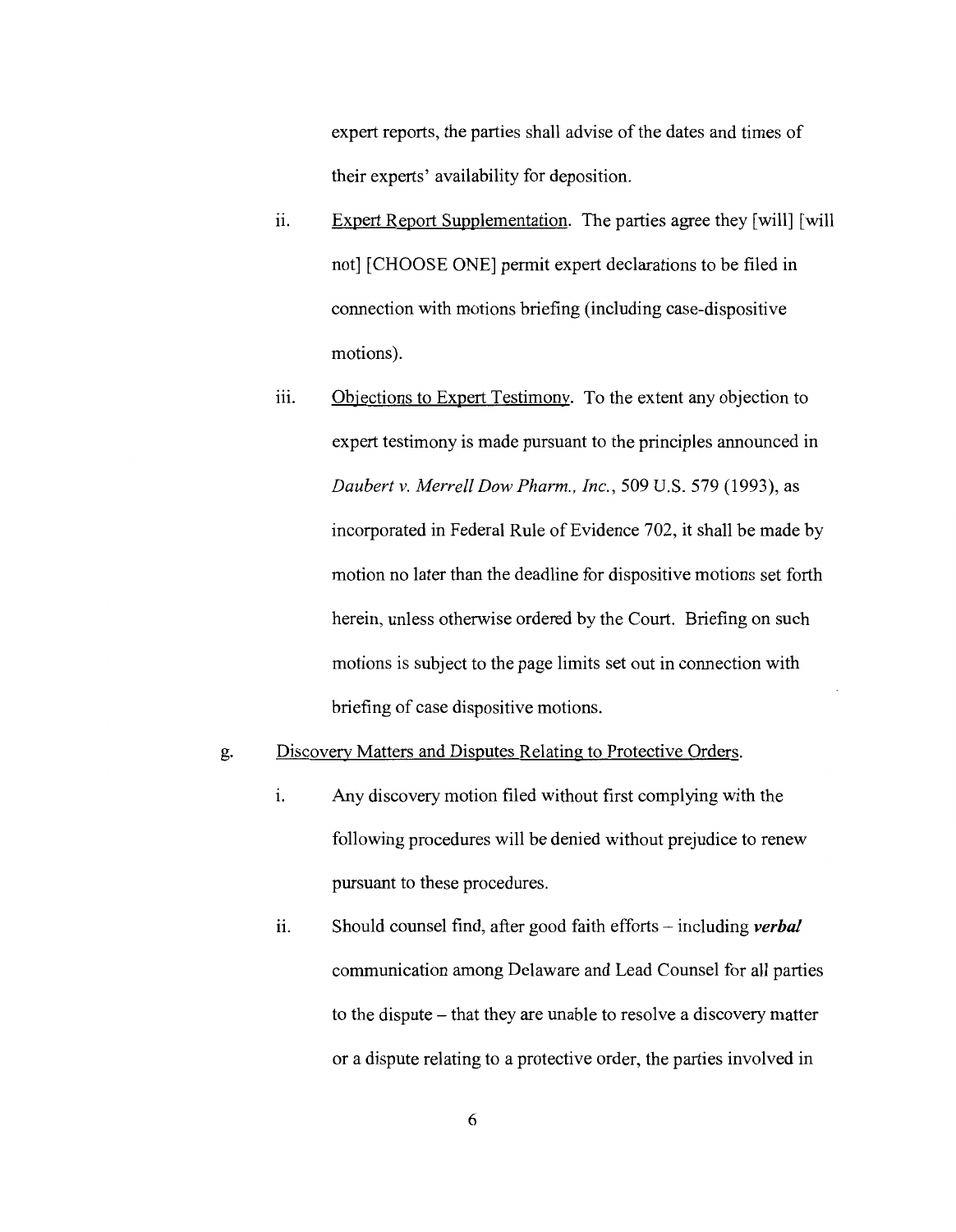the discovery matter or protective order dispute shall submit a joint

letter in substantially the following form:

Dear Judge Stark:

The parties in the abovereferenced matter write to request the scheduling of a discovery teleconference.

The following attorneys, including at least one Delaware Counsel and at least one Lead Counsel per party, participated in a verbal meet-and-confer (in person and/or by telephone) on the following date(s):

Delaware Counsel:  $\qquad \qquad$ 

Lead Counsel:

The disputes requiring judicial attention are listed below:

[provide here a non-argumentative list of disputes requiring judicial attention]

iii. On a date to be set by separate order, generally not less than fortyeight (48) hours prior to the conference, the party seeking relief shall file with the Court a letter, not to exceed three (3) pages, outlining the issues in dispute and its position on those issues. On a date to be set by separate order, but generally not less than twenty-four (24) hours prior to the conference, any party opposing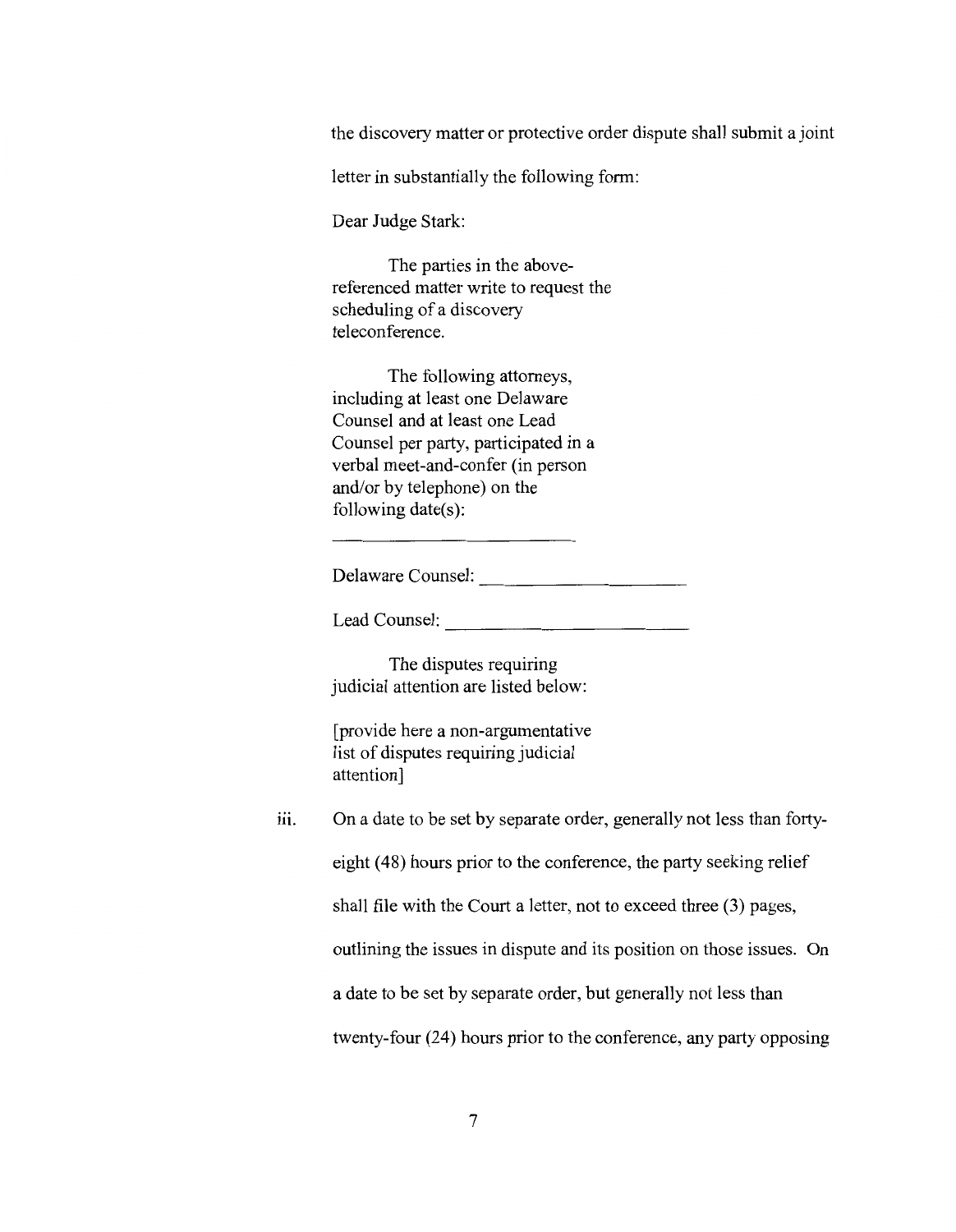the application for relief may file a letter, not to exceed three (3) pages, outlining that party's reasons for its opposition.

- iv. Each party shall submit two (2) courtesy copies of its discovery letter and any attachments.
- v. Should the Court find further briefing necessary upon conclusion of the telephone conference, the Court will order it. Alternatively, the Court may choose to resolve the dispute prior to the telephone conference and will, in that event, cancel the conference.

### 9. Motions to Amend.

a. Any motion to amend (including a motion for leave to amend) a pleading shall *NOT* be accompanied by an opening brief but shall, instead, be accompanied by a letter, not to exceed three (3) pages, describing the basis for the requested relief, and shall attach the proposed amended pleading as well as a "blackline" comparison to the prior pleading.

b. Within seven (7) days after the filing of a motion in compliance with this Order, any party opposing such a motion shall file a responsive letter, not to exceed five (5) pages.

c. Within three (3) days thereafter, the moving party may file a reply letter, not to exceed two (2) pages, and, by this same date, the parties shall file a letter requesting a teleconference to address the motion to amend.

10. Motions to Strike.

a. Any motion to strike any pleading or other document shall *NOT* be accompanied by an opening brief but shall, instead, be accompanied by a letter, not to exceed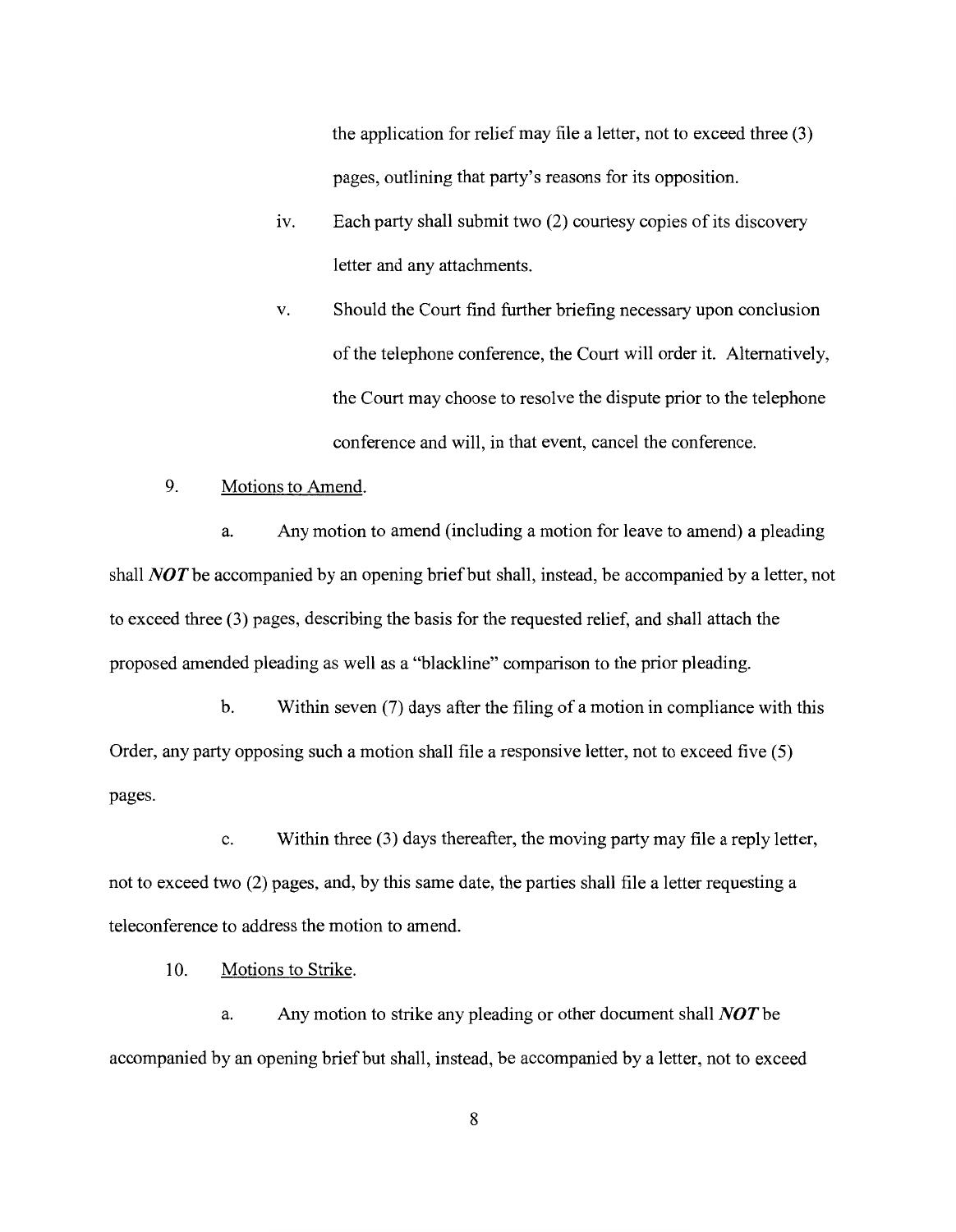three (3) pages, describing the basis for the requested relief, and shall attach the document to be stricken.

b. Within seven (7) days after the filing of a motion in compliance with this Order, any party opposing such a motion shall file a responsive letter, not to exceed five (5) pages.

c. Within three (3) days thereafter, the moving party may file a reply letter, not to exceed two (2) pages, and, by this same date, the parties shall file a letter requesting a teleconference to address the motion to strike.

11. Tutorial Describing the Technology and Matters in Issue. Unless otherwise ordered by the Court, the parties shall provide the Court, no later than the date on which their opening claim construction briefs are due, a tutorial on the technology at issue. In that regard, the parties may separately or jointly submit a DVD of not more than thirty (30) minutes. The tutorial should focus on the technology in issue and should not be used for argument. The parties may choose to file their tutorial(s) under seal, subject to any protective order in effect. Each party may comment, in writing (in no more than five (5) pages) on the opposing party's tutorial. Any such comment shall be filed no later than the date on which the answering claim construction briefs are due. As to the format selected, the parties should confirm the Court's technical abilities to access the information contained in the tutorial (currently best are "mpeg" or "quicktime").

12. Claim Construction Issue Identification. On , 201, the parties shall exchange a list of those claim term(s)/phrase(s) that they believe need construction and their proposed claim construction of those term(s)/phrase(s). This document will not be filed with the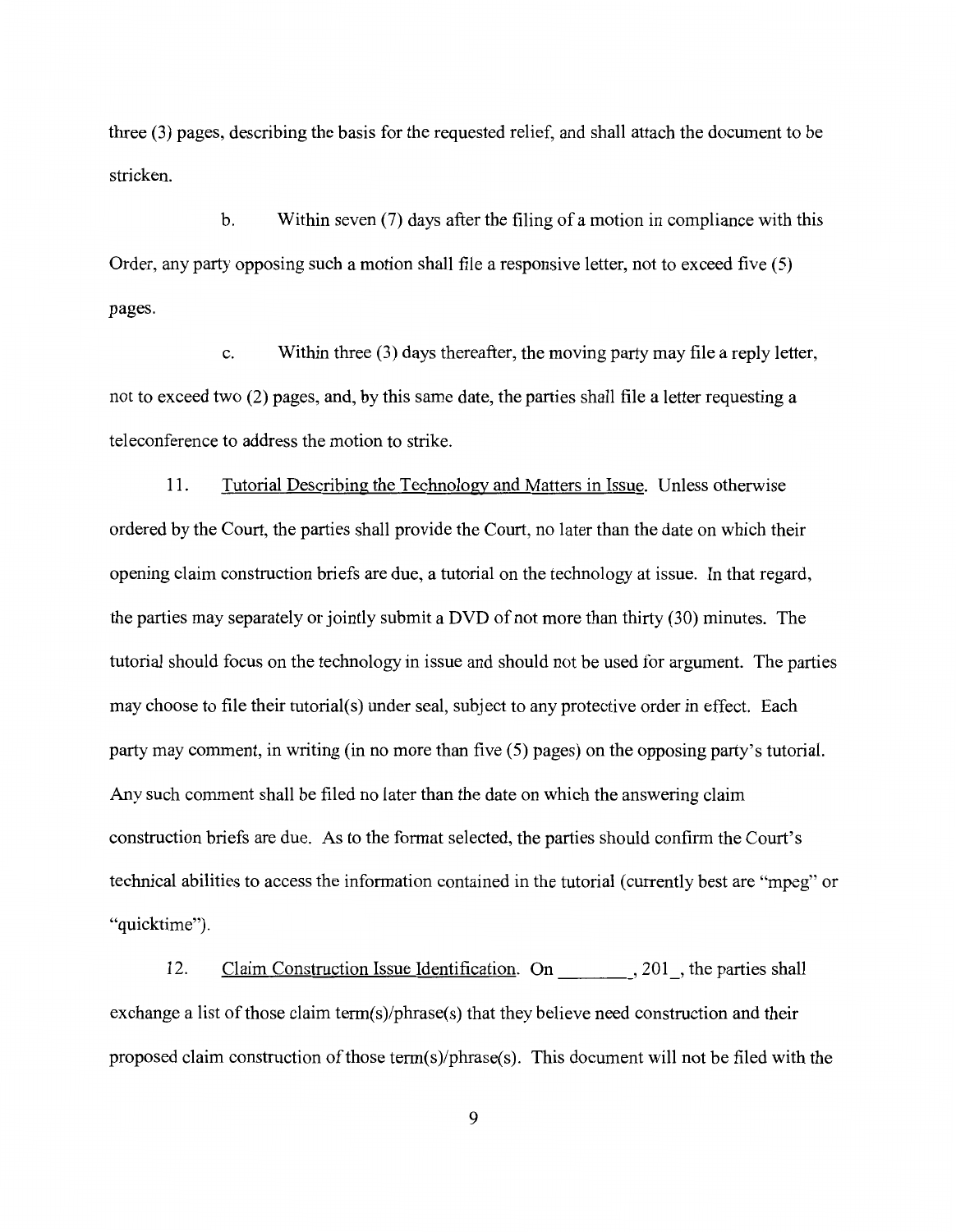Court. Subsequent to exchanging that list, the parties will meet and confer to prepare a Joint Claim Construction Chart to be submitted on , 201. The parties' Joint Claim Construction Chart should identify for the Court the term(s)/phrase(s) of the claim(s) in issue, and should include each party's proposed construction of the disputed claim language with citation(s) only to the intrinsic evidence in support of their respective proposed constructions. A copy of the patent(s) in issue as well as those portions of the intrinsic record relied upon shall be submitted with this Joint Claim Construction Chart. In this joint submission, the parties shall not provide argument.

13. Claim Construction Briefing. The parties shall contemporaneously submit initial briefs on claim construction issues on \_\_\_\_\_\_\_\_\_\_\_\_, 201\_. The parties' answering/responsive briefs shall be contemporaneously submitted on  $\qquad \qquad , 201$ . No reply briefs or supplemental papers on claim construction shall be submitted without leave of the Court. Local Rule 7.1.3(4) shall control the page limitations for initial (opening) and responsive (answering) briefs.

14. Hearing on Claim Construction. Beginning at .m. on ... , 201, the Court will hear argument on claim construction. The parties shall notify the Court, by joint letter submission, no later than the date on which their answering claim construction briefs are due: (i) whether they request leave to present testimony at the hearing; and (ii) the amount of time they are requesting be allocated to them for the hearing.

Provided that the parties comply with all portions of this Scheduling Order, and any other orders of the Court, the parties should anticipate that the Court will issue its claim construction order within sixty (60) days of the conclusion of the claim construction hearing. If the Court is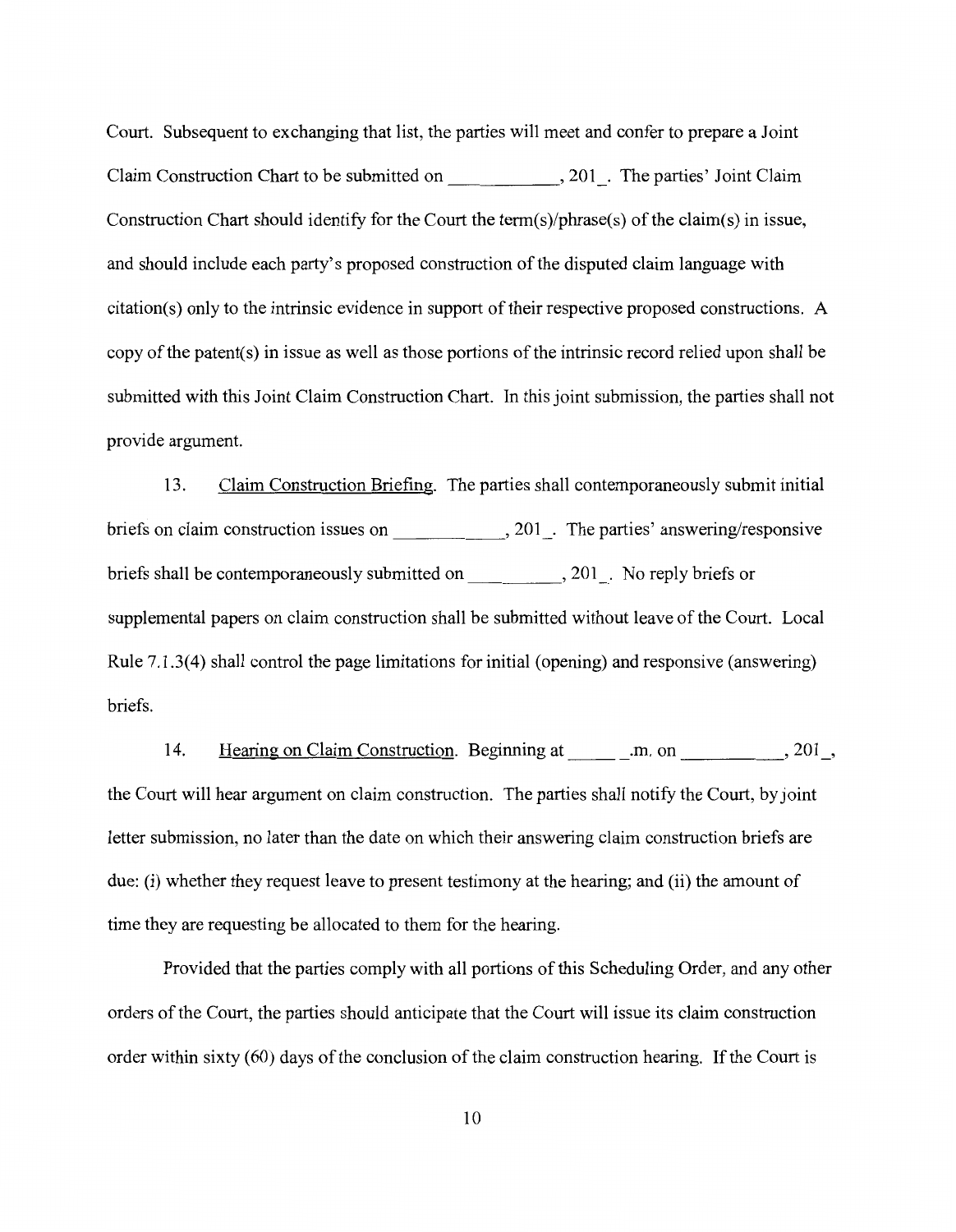unable to meet this goal, it will advise the parties no later than sixty  $(60)$  days after the conclusion of the claim construction hearing.

15. Interim Status Report. On 201, counsel shall submit a joint letter to the Court with an interim report on the nature of the matters in issue and the progress of discovery to date. Thereafter, if the Court deems it necessary, it will schedule a status conference.

16. Supplementation. Absent agreement among the parties, and approval of the Court, no later than the parties must finally supplement, *inter alia*, the identification of all accused products and of all invalidity references.

1 7. Case Dispositive Motions. All case dispositive motions, an opening brief, and affidavits, if any, in support of the motion shall be served and filed on or before  $\cdot$ , 201 . Briefing will be presented pursuant to the Court's Local Rules, as modified by this Order.

a. No early motions without leave. No case dispositive motion under Rule 56 may be filed more than ten (10) days before the above date without leave of the Court.

b. Page limits combined with Daubert motion page limits. Each party is permitted to file as many case dispositive motions as desired; provided, however, that each *SIDE*  will be limited to a combined total of 40 pages for all opening briefs, a combined total of 40 pages for all answering briefs, and a combined total of 20 pages for all reply briefs regardless of the number of case dispositive motions that are filed. In the event that a party files, in addition to a case dispositive motion, a Daubert motion to exclude or preclude all or any portion of an expert's testimony, the total amount of pages permitted for all case dispositive and Daubert motions shall be increased to 50 pages for all opening briefs, 50 pages for all answering briefs,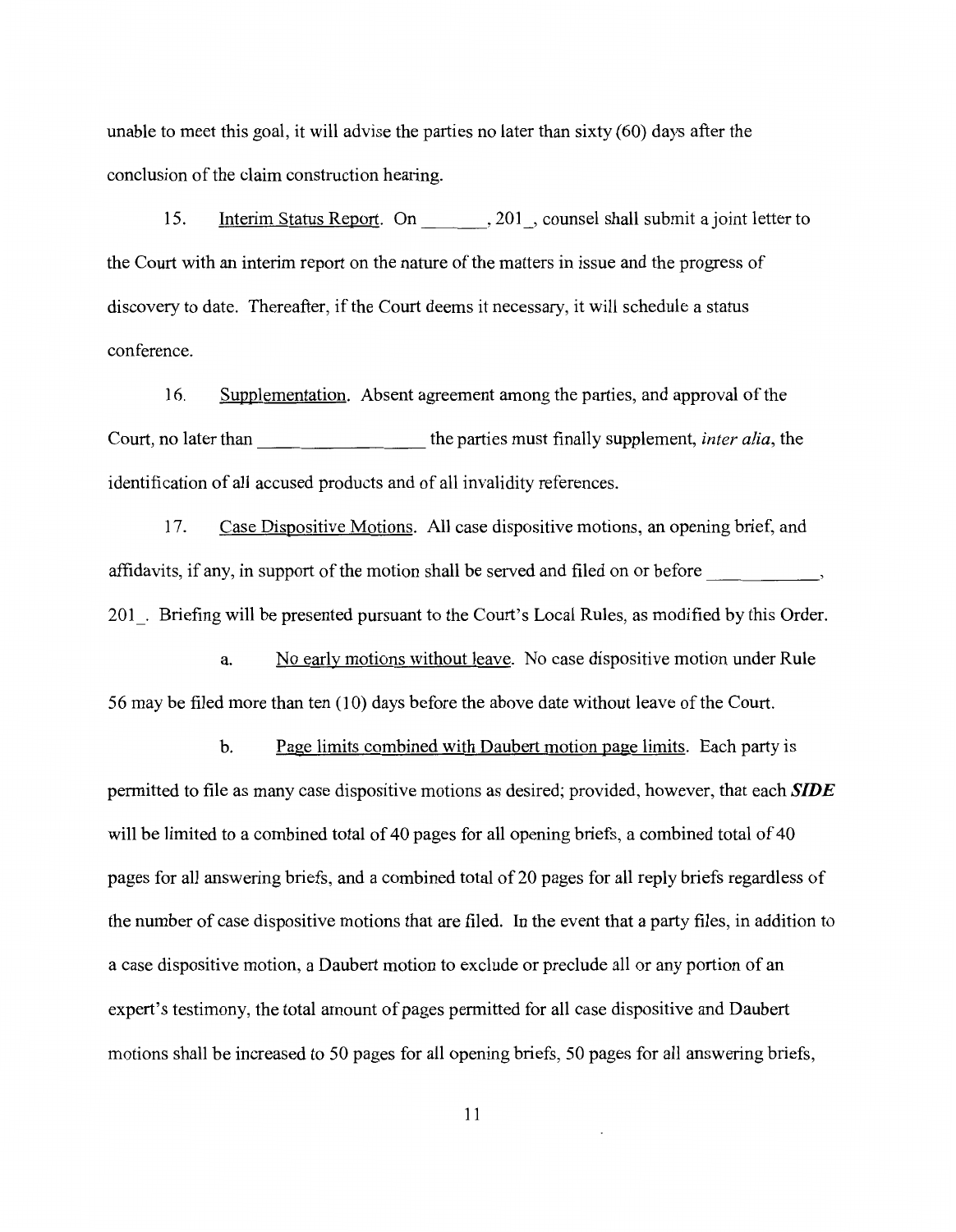and 25 pages for all reply briefs for each **SIDE**.<sup>1</sup>

c. Hearing. The Court will hear argument on all pending case dispositive and Daubert motions on beginning at [The parties should propose a date approximately two months prior to the requested pretrial conference date.] Subject to further order of the Court, each side will be allocated a total of forty-five (45) minutes to present its argument on all pending motions.

18. Applications by Motion. Except as otherwise specified herein, any application to the Court shall be by written motion filed with the Clerk. Any non-dispositive motion should contain the statement required by Local Rule 7.1.1.

19. Pretrial Conference. On 201, the Court will hold a pretrial conference in Court with counsel beginning at \_\_\_\_\_\_\_.m. [The parties should request a date approximately 2-4 weeks prior to their requested trial date.] Unless otherwise ordered by the Court, the parties should assume that filing the pretrial order satisfies the pretrial disclosure requirement of Federal Rule of Civil Procedure  $26(a)(3)$ . The parties shall file with the Court the joint proposed final pretrial order with the information required by the form of Revised Final Pretrial Order- Patent, which can be found on the Court's website (www.ded.uscourts.gov), on or before  $\qquad \qquad$ , 201. [The parties should insert a date no less than seven (7) days before the requested pretrial conference date.] Unless otherwise ordered by the Court, the parties shall comply with the timeframes set forth in Local Rule  $16.3(d)(1)-(3)$  for the preparation of the joint

<sup>&</sup>lt;sup>1</sup>The parties must work together to ensure that the Court receives no more than a *total* of 250 pages (i.e.,  $50 + 50 + 25$  regarding one side's motions, and  $50 + 50 + 25$  regarding the other side's motions) of briefing on all case dispositive motions and Daubert motions that are covered by this scheduling order and any other scheduling order entered in any related case that is proceeding on a consolidated or coordinated pretrial schedule.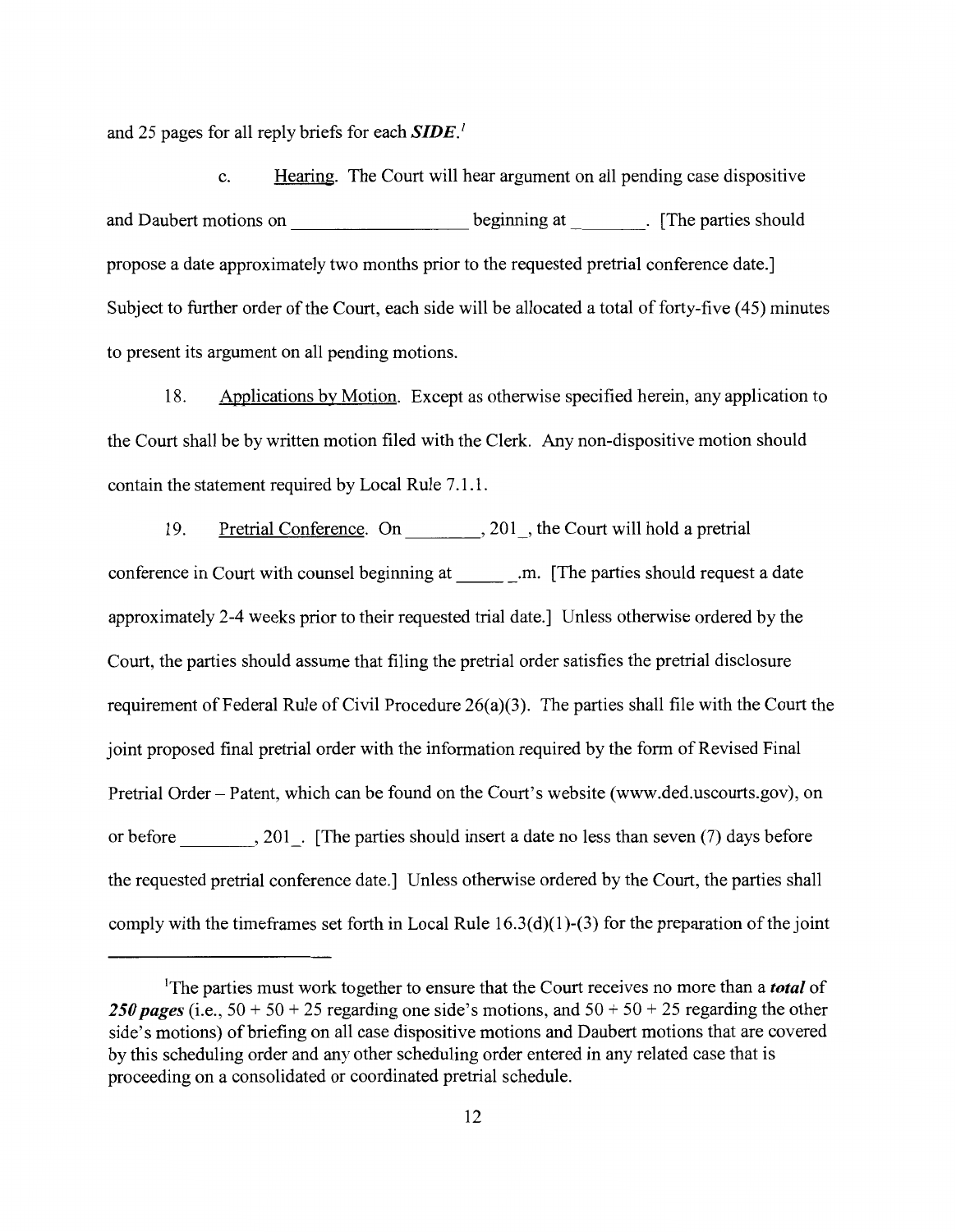proposed final pretrial order.

The parties shall provide the Court two (2) courtesy copies of the joint proposed final pretrial order and all attachments.

As noted in the Revised Final Pretrial Order- Patent, the parties shall include in their joint proposed final pretrial order, among other things:

a. a request for a specific number of *hours* for their trial presentations, as well as a requested number of days, based on the assumption that in a typical jury trial day (in which there is not jury selection, jury instruction, or deliberations), there will be 5  $\frac{1}{2}$  to 6  $\frac{1}{2}$  hours of trial time, and in a typical bench trial day there will be 6 to 7 hours of trial time;

b. their position as to whether the Court should allow objections to efforts to impeach a witness with prior testimony, including objections based on lack of completeness and/or lack of inconsistency;

c. their position as to whether the Court should rule at trial on objections to expert testimony as beyond the scope of prior expert disclosures, taking time from the parties' trial presentation to argue and decide such objections, or defer ruling on all such objections unless renewed in writing following trial, subject to the proviso that a party prevailing on such a post-trial objection will be entitled to have all of its costs associated with a new trial paid for by the party that elicited the improper expert testimony at the earlier trial; and

d. their position as to how to make motions for judgment as a matter of law, whether it be immediately at the appropriate point during trial or at a subsequent break, whether the jury should be in or out of the courtroom, and whether such motions may be supplemented in writing.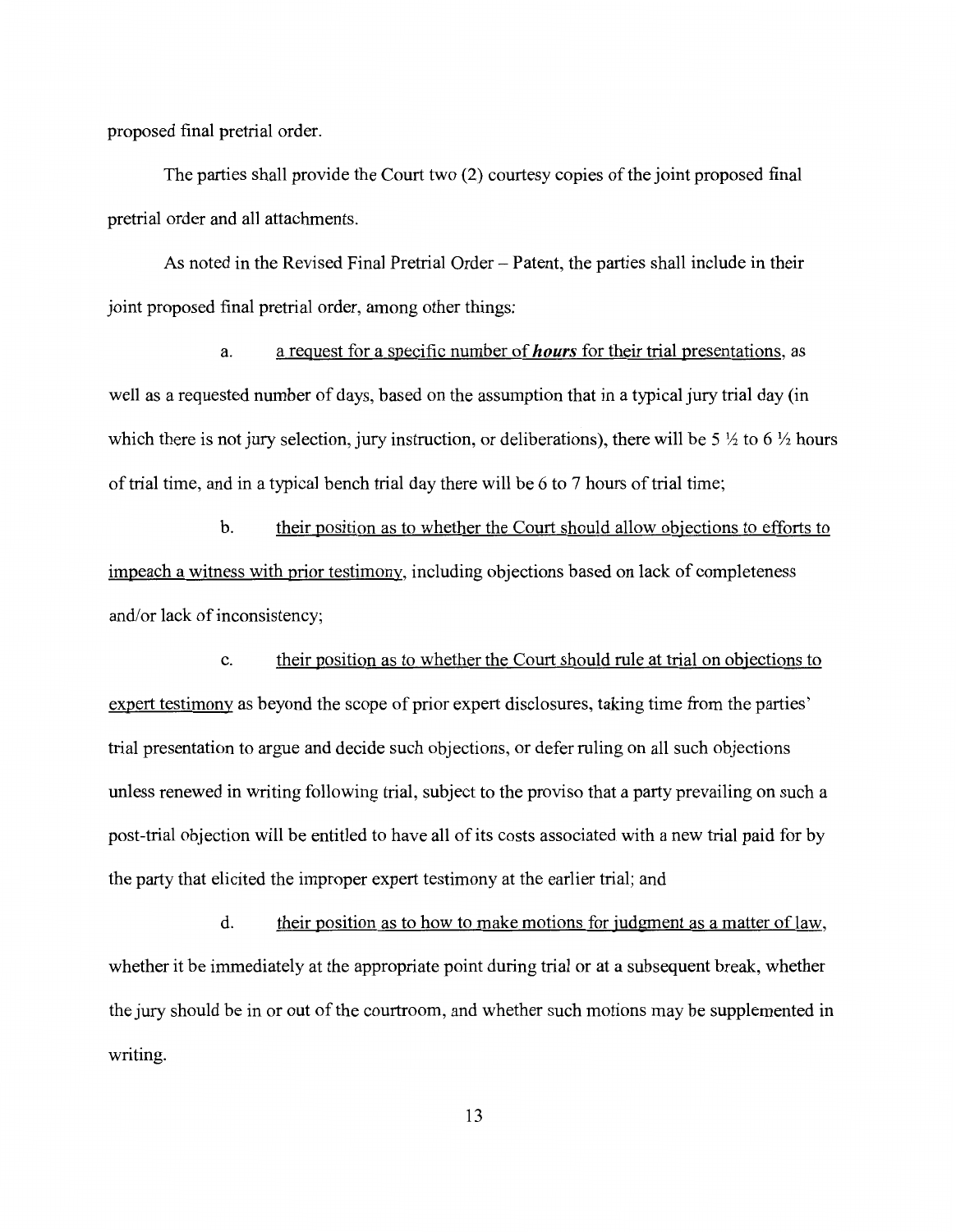20. Motions *in Limine.* Motions *in limine* shall not be separately filed. All *in limine*  requests and responses thereto shall be set forth in the proposed pretrial order. Each *SIDE* shall be limited to three (3) *in limine* requests, unless otherwise permitted by the Court. The *in limine*  request and any response shall contain the authorities relied upon; each *in limine* request may be supported by a maximum of three (3) pages of argument and may be opposed by a maximum of three (3) pages of argument, and the side making the *in limine* request may add a maximum of one (1) additional page in reply in support of its request. If more than one party is supporting or opposing an *in limine* request, such support or opposition shall be combined in a single three (3) page submission (and, if the moving party, a single one ( 1) page reply), unless otherwise ordered by the Court. No separate briefing shall be submitted on *in limine* requests, unless otherwise permitted by the Court.

21. Jury Instructions, Voir Dire, and Special Verdict Forms. Where a case is to be tried to a jury, pursuant to Local Rules 47 and 51 the parties should file (i) proposed voir dire, (ii) preliminary jury instructions, (iii) final jury instructions, and (iv) special verdict forms three (3) business days before the final pretrial conference. This submission shall be accompanied by a courtesy copy containing electronic files of these documents, in WordPerfect or Microsoft Word format, which may be submitted by e-mail to Judge Stark's staff.

22. Trial. This matter is scheduled for a day trial beginning at 9:30 a.m. on \_\_\_\_ , 201\_, with the subsequent trial days beginning at 9:00a.m. Until the case is submitted to the jury for deliberations, the jury will be excused each day at 4:30 p.m. The trial will be timed, as counsel will be allocated a total number of hours in which to present their respective cases.